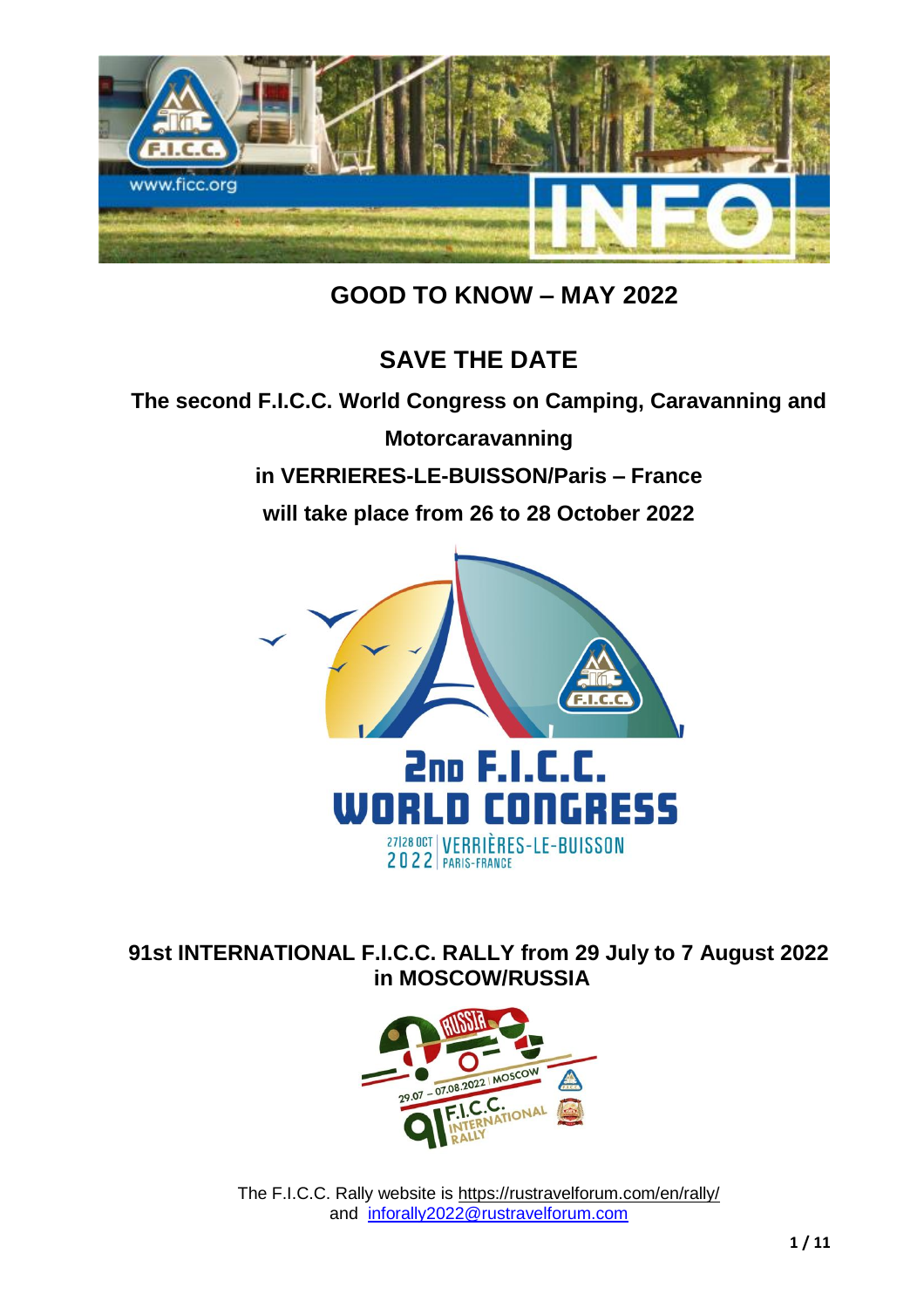

**92nd INTERNATIONAL F.I.C.C. RALLY 2022 from 28 September to 7 October in CHINA**



Because of the ongoing pandemic and increased travel restrictions in China, F.I.C.C. has agreed With the rally organiser's request, (21RV), that this Rally should be put on hold for the time being.

### **INTERNATIONAL F.I.C.C. YOUTH RALLY from 6 to 10 April 2023 in the NETHERLANDS**



Where: NTKC Campsite "Het Groene Hart" (The Green Heart) in Hazerswoude Address: Voorweg 81

This campsite is principally geared towards campers in tents and can accommodate over 400 participants but there are also pitches for caravans.

Registration fee (as of 2021) is €65 per person (Easter meal, one excursion, disco included).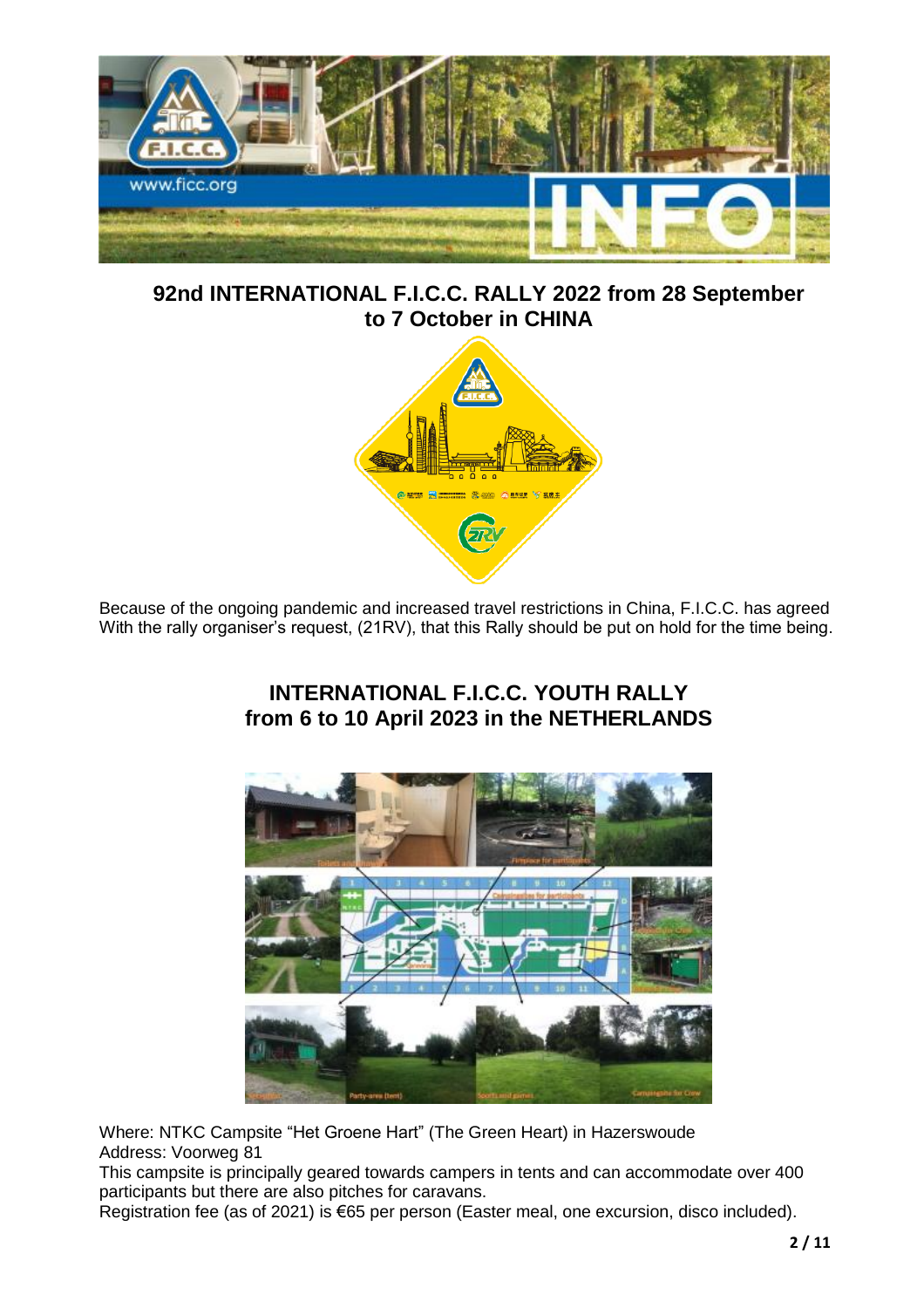

**93rd INTERNATIONAL F.I.C.C. RALLY 2023 from 24 JUNE to 3 JULY in STASZOW/POLAND**



The organiser, Polska Federacja Campingu i Caravaningu, has the full support of municipal and regional authorities and the Ministry for Sport.

The website is being set up with the booking form and will also give full details of the programme and excursions.

**Official website: [www.pfcc.eu](http://www.pfcc.eu/) English: http://www.pfcc.eu/ang/files/gbfic23.pdf Deutsch: <http://www.pfcc.eu/niem/files/gbfic23.pdf> Français:<http://www.pfcc.eu/franc/files/gbfic23.pdf> Polish: http://www.pfcc.eu/pol/files/rally93.pdf**

# **94th INTERNATIONAL F.I.C.C. RALLY 2024 in SOUTH KOREA**

Organised by KCCF (Korea Camping & Caravanning Federation)

### **Under the slogan: "Health and Harmony for all Campers"**

EU and British citizens need a passport to enter South Korea but no visa and may **stay** in the country as tourists for 90 days. They only need a Korea Electronic Travel Authorization (KETA). Source: Korea Tourism Organization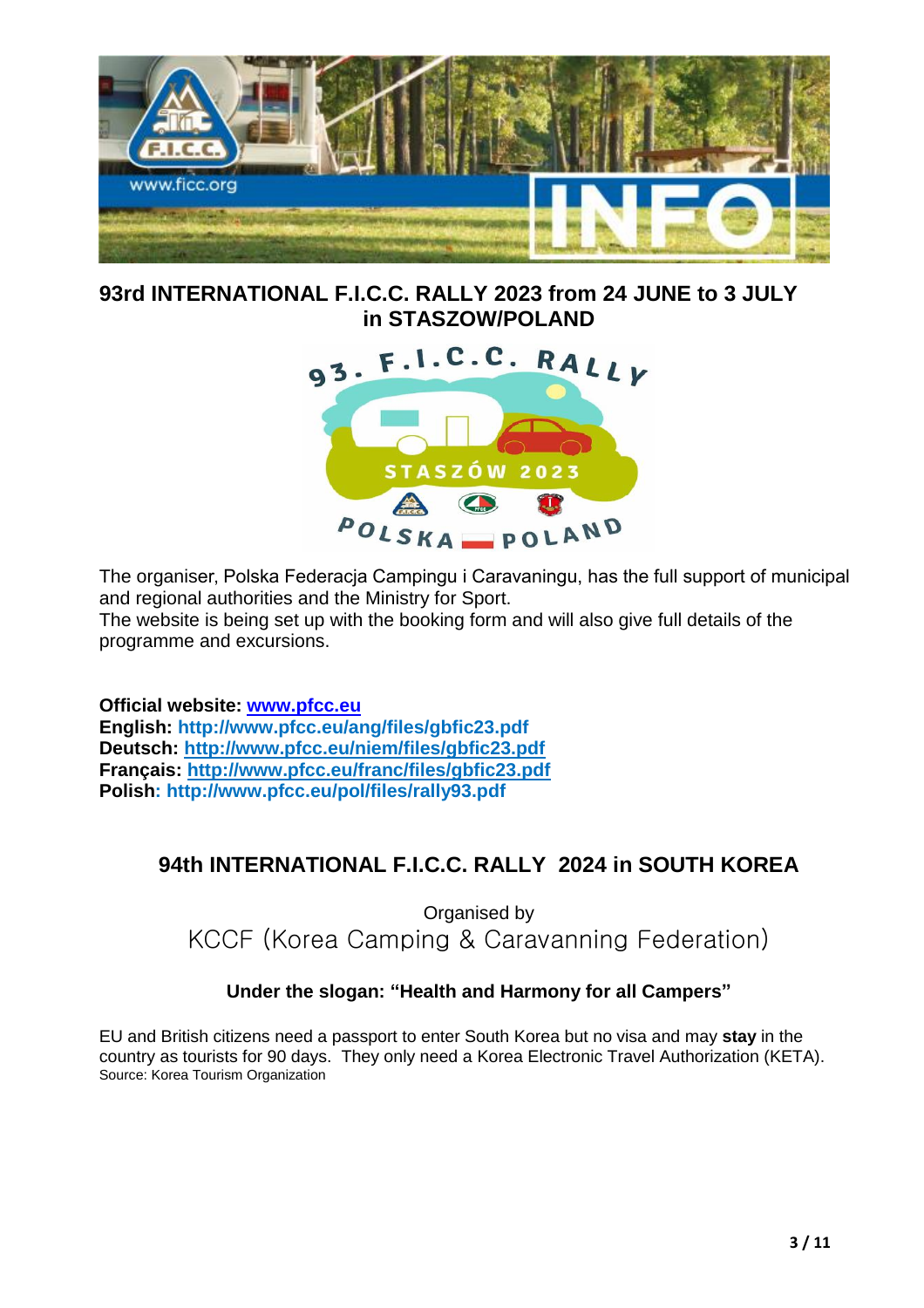

# **Camping/Caravanning/Motorcaravanning**

**Summer is nearly here and when it gets very hot** people must not forget to drink a lot, about 1.5 litres a day (tea, coffee (unsweetened), water, milk etc) a few small mouthfuls at a time sipped throughout the day.

Alcoholic drinks are best avoided altogether. Check the colour of your urine - it should be pale.

Light food is the order of the day especially since fruit and vegetables hold a lot of water. Be careful not to eat food that is spoiled (foodstuffs go off very quickly in the heat).

Keep out of the sun, stay in the shade and avoid doing anything strenuous during the hottest time of the day. Sunglasses and suncream are highly recommended.

Whether you are at home, in a caravan or motorcaravan, keep all doors and windows closed and rooms darkened until it is time to open up and let the cooler air in after sunset.

If someone is unwell – temperature over 39°C, a racing pulse, red or dry skin, a headache, is short of breath, vomits or loses consciousness - call 112 immediately. It could well be heat stroke.

**Germany:** A study carried out by the Deutscher Wirtschaftswissenschaftlichen Instituts für Fremdenverkehr (German Economic Institute for Tourism) has endorsed the immense contribution of camping and caravanning tourism to the German economy. It states that in 2020, caravanners and motorcaravanners contributed 14.1 billion Euros to the domestic economy. That is 12% more than in 2016 and was achieved in the face of the corona epidemic that resulted in tourism more or less coming to a standstill especially in the first half of the year.

Thus caravanning tourism helped to keep tens of thousands of people in work throughout one of the worst economic crises in the history of the Federal Republic. There were around 34 million overnight stays recorded at German campsites in 2020. Of these, overseas tourists accounted for 2.2 million, half of whom were Dutch, followed by the Swiss and Belgians. Source: Camping, Cars & Caravans

#### **Caravan fires (more frequent than one might think)**

#### **Tips on how to avoid a fire**

- ° make sure you use gas bottles safely store them properly so that they cannot topple over
- ° have your gas and electrical installations serviced and checked annually
- ° keep curtains and towels well away from cooking and heating appliances

### ° be very careful when using candles or matches in a caravan

**What one learns and advises after having a caravan fire**

° Sign up for good insurance cover

- ° Do not use ANY powder extinguishers
- ° If there is a fire, immediately move all gas bottles away from the scene

° Make a comprehensive inventory of your caravan contents. Update it regularly and at the same time consider what items you don't really need.

Source: De Caravan (NCC-NL)

**Netherlands:** 97% of Dutch campers want to go away on holiday again this year and they have their sights particularly set on France and Germany. Then they opt for Spain, Italy, Austria and Belgium. Campers who have no children tend to go off on average for 62 days (54 days pre-corona) and campers with children are away for approx 34 days. Source: "De Caravan" NCC/NL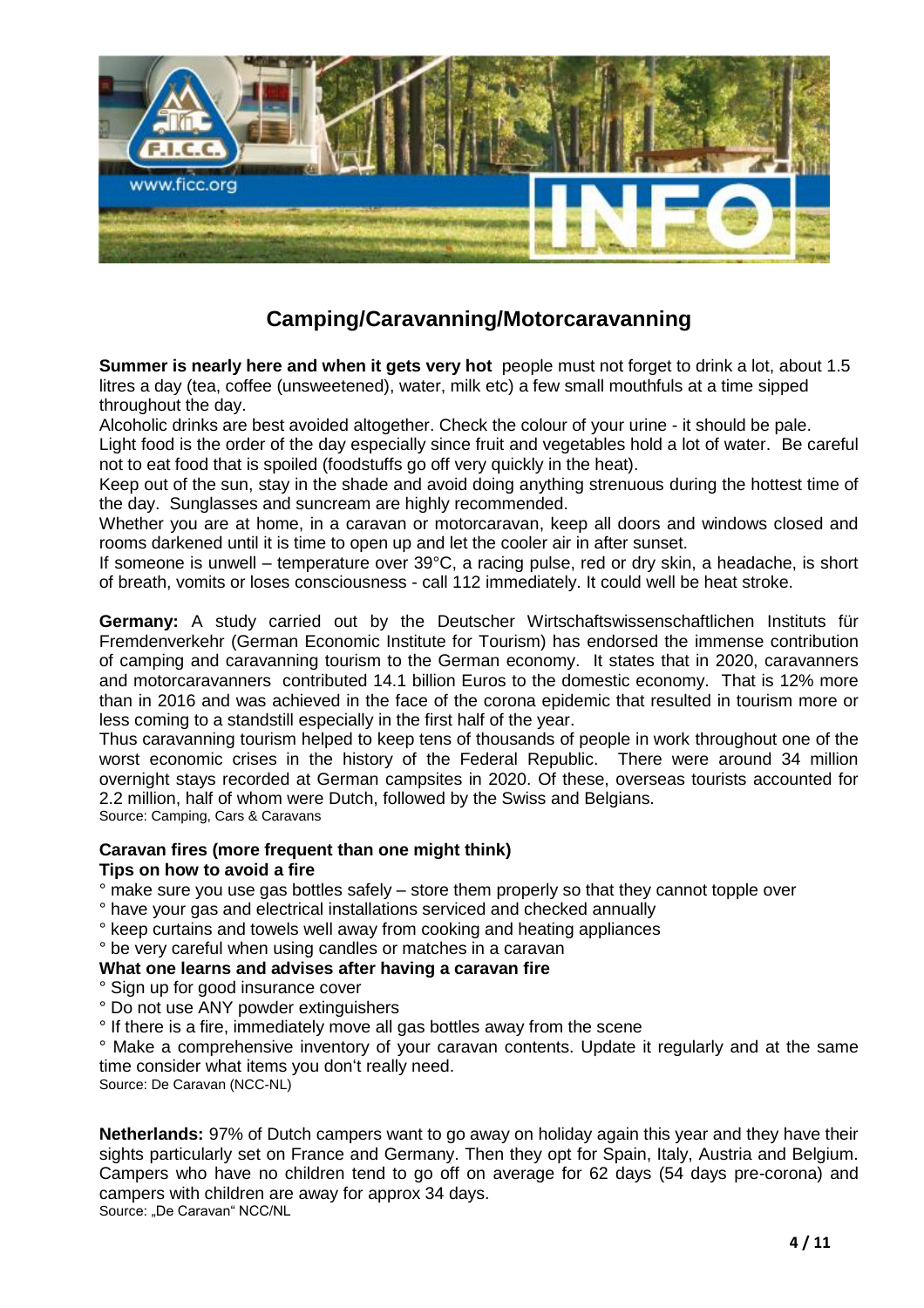

When they aren't using their vehicle, 49.8% of Dutch campers park their motorcaravan outside their home.

Source: NKC (NL)

#### **Solar Team Eindhoven introduces its solar-powered caravan.**

Ever since 2013, the Eindhoven University of Technology has been working on solar-powered cars then a group of engineering students came up with a very apposite project: they designed and built a solar-powered campervan that is now up and running. This lightweight construction weighs less than 1,750 kg. The bodywork is made of six layers of toughened fibreglass stretched over a roll cage. A wafer thin honeycomb structure gives the sides of the vehicle both stability and strength.

The first trip in this solar campervan started out on 19 September 2020 and covered around 3,000 km from Eindhoven to Tarifa/Spain. The caravan had to be transported for the first 1,000 km (technical problem) but it then travelled the remaining 2,000 km quite autonomously with sufficient energy generated by the vehicle's integrated solar panels so that it did not have to stop at a single charging station.

With its solar panels folded away, the camper van is 2.05m wide and 1.83 m high. With its solar panels unfolded, it is 4.40 m wide and 2.54 m high. The solar panels load both the 60-kWh battery that powers the electric motor as well as delivering power to cope with the creature comforts of the two passengers. On a sunny day, the camper van can travel up to 750 kms.

But one thing is clear: the electrical energy is ready and available either for travelling or for one's needs on arrival. Long distance travel combined with enjoying a not too limited camping experience, is a far from easy, if not impossible, blend.

The Dutch designers want to inspire the market and the world at large with their project and speed up transition to a more sustainable future. This is why it is important that the work on "Stella Vita" (the name of the campervan) should be continued.

Extracts from CCA-Journal (A). Further details on solarteameindhoven.nl

### **Practical – for campers too**

If you want **to defrost your fridge more quickly**: turn off the electricity and place a bowl of hot water inside. In no time at all the ice disappears and you can use your fridge once more.

**Metal** will shine beautifully once more if you brush the object using a toothbrush and toothpaste. Rinse with clear water and dry with a soft cloth.

### **MISCELLANEAOUS**

### **Traffic**

When parking in a zone requiring a parking disc in Germany, you can sort of cheat a little by advancing the dial by up to 29 minutes. Traffic regulations state that the pointer can in fact be moved to the half hour after your arrival. So if you arrive at 15.11 for example you are entitled to move the dial or pointer to 15.30.

Source: Read in Freizeit Revue (D)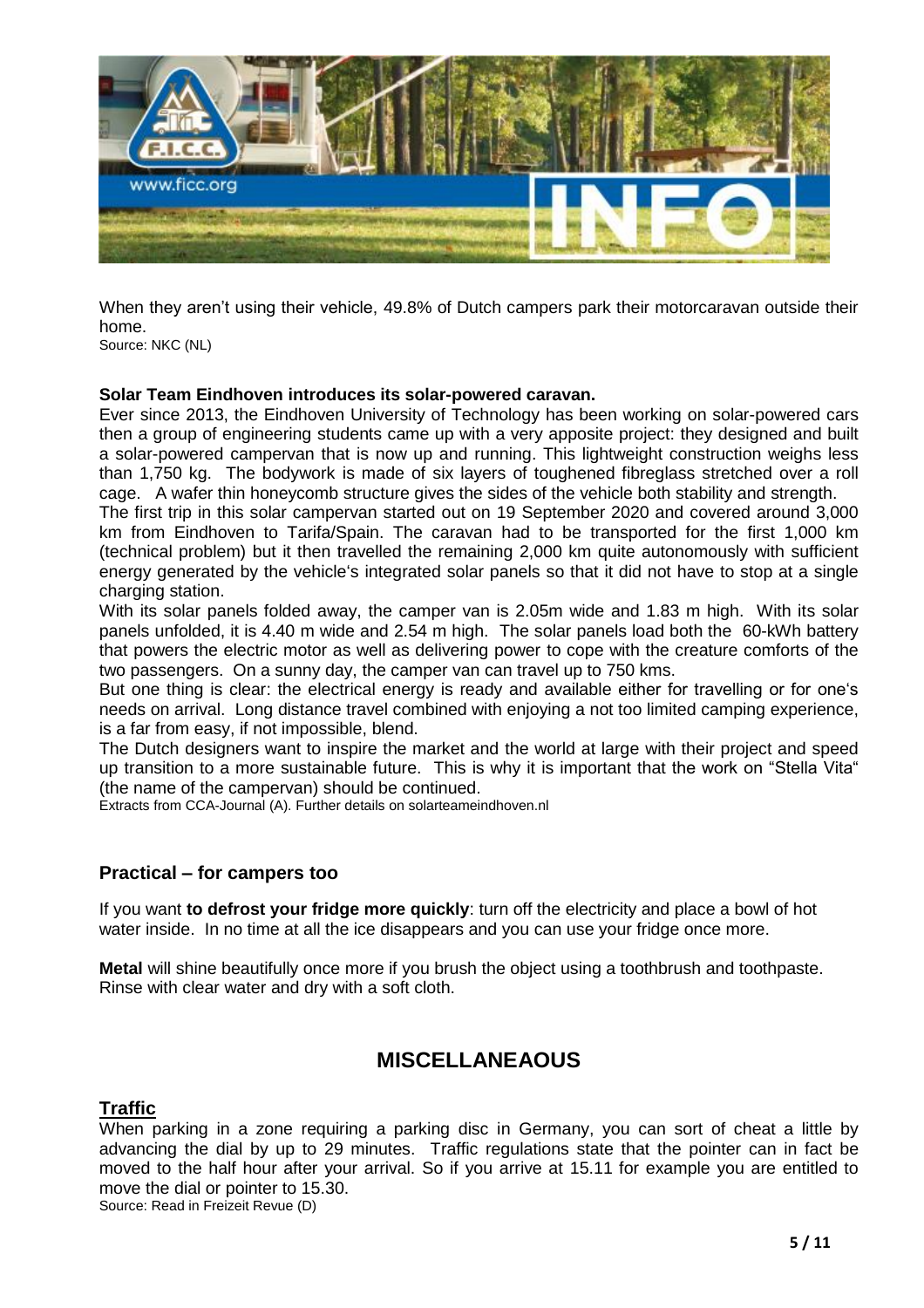

**Luxembourg:** Public transport (trains/buses) has been free throughout the Grand Duchy since 1 March 2020. This makes Luxembourg the first country in the world that no longer requires a passenger to have a ticket on public transport.

**Slovenia:** Since 1 February 2022, Slovenia only has digital vignettes that are recorded using the vehicle's number plate. The vignette costs 110€ for a car-caravan combination, a monthly vignette is 30€ and a 7-day vignette is 15€. No vignette is required to drive through the Karawanken tunnel that links Austria and Slovenia – one pays a separate toll and a one-way ticket costs 7.60€. Source: Camping, Cars & Caravans

### **Health**

**Nuts** should not be packaged in plastic because they will usually become damp and can easily spoil. All types of nut should be dry before storing in a fabric bag and kept in a cool, dark, dry place.

**Ticks:** We all need constant reminders that a tick bite can be extremely dangerous and can happen anywhere. We know they are found in bushes, woodland and tall grass. They aren't choosey and will bite any passers-by, favouring warm, moist areas of thin skin.

The bite in itself isn't at all painful but ticks often carry viruses and bacteria such as Lyme's Disease for example. If you have been bitten, it is advisable to remove the tick immediately. Take hold of the tick with a tick pincer (or tweezers) as close to the skin as possible and pull upwards gently but firmly and steadily. Do not try to daze or stun the tick by using a finger, or dabbing on ether, alcohol or any other antiseptic solution. Be vigilant and inspect the area of the bite over the next four weeks. If you notice a red ring emerging, you must consult a doctor.

When out walking or hiking from springtime through to the autumn, you should wear long socks with your trousers tucked into them, a t-shirt or sweater with long sleeves and shoes with a high shaft. Special sprays are on sale in pharmacies, etc.

Once you return from your hike (especially in very wet areas), it is a good idea to inspect your body (folds in the skin and hairy areas) and your clothes which you should wash at 60°.

#### **Curious facts/Environment/Culture**

The **barcode** was invented and patented by an American, Joseph Woodland (1921-2012), in 1949. As a boy scout he had learnt the morse code and that was what inspired him to come up with the barcode. An article identified by its bar code was bought for the first time in an American supermarket in 1974.

In 1861, the German physicist, Philipp Reis, invented **the telephone**. The first telephone conversation was held between two devices 100 m apart and the first sentence spoken was "Horses don't eat cucumber salad" – whatever that was supposed to mean!

**Cats** do mimic human behaviour which is why they happily lie on your computer keyboard: they see human beings so absorbed in what they are doing on the keyboard and want to do the same.

**The otter** has a fear of bridges and instead of swimming underneath the creature will always choose to move on land and risk its life crossing roads. The otter is an endangered and protected species.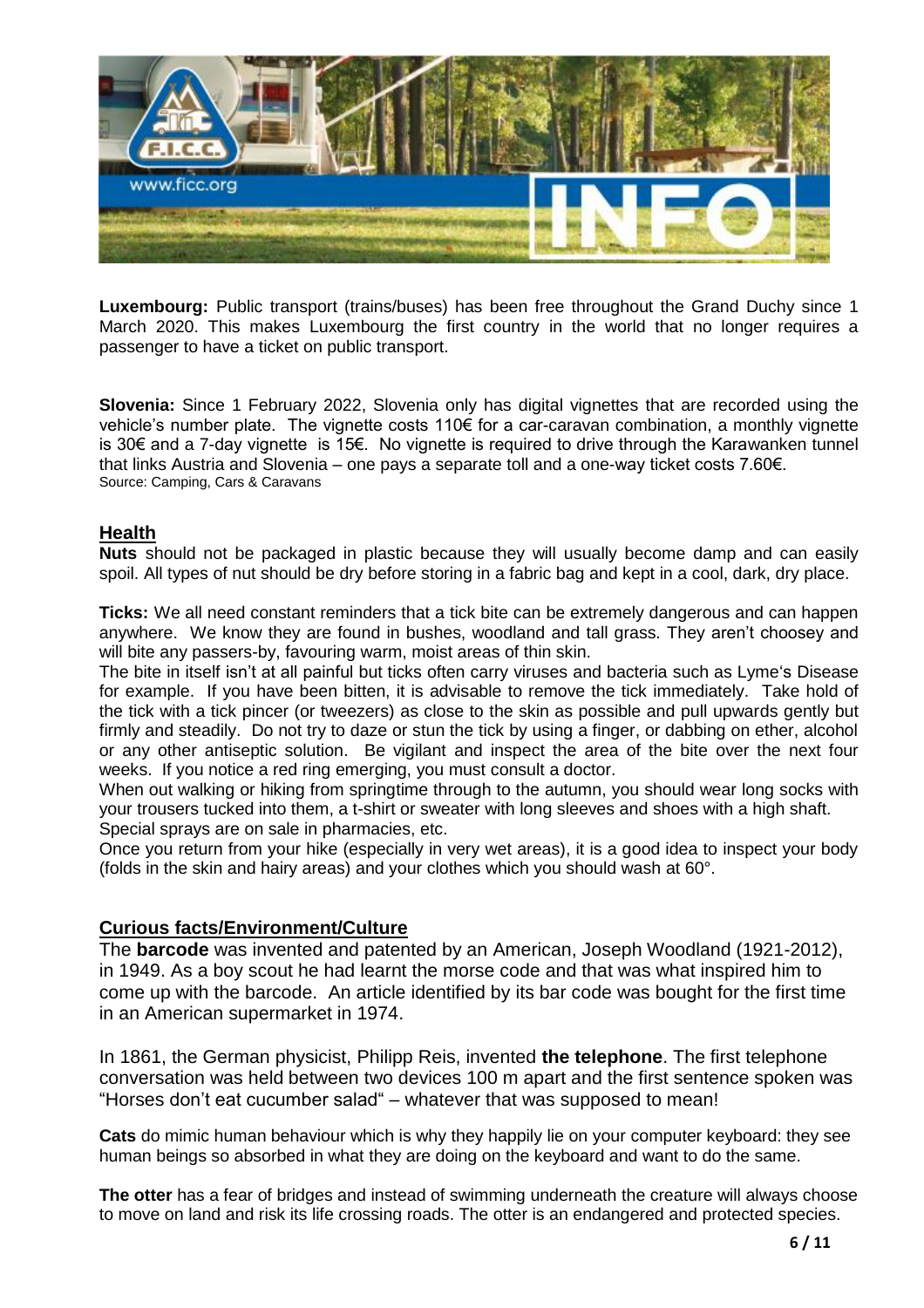

**Sheep** that graze on green grass and dykes tamp the ground down as they stamp with their hooves. This action makes the ground firmer and offers some protection against flooding.

The **European Capital of Culture 2022** is Esch/Luxembourg. This year's motto is "Remix Culture" with different categories of activities including " Remix Art", "Remix Europe", "Remix Nature" and "Remix Yourself". This cultural event lasts the whole year.

# **INTERESTING NEWS FROM F.I.C.C. AND ITS MEMBERS**

**FECC (Federacion Espanola de Clubes Campistas),** through Camping Club Malaga-Marbella, organised its 62nd National Camping Rally in Alcala de Guadaira (Seville) during Holy Week from 9 to 17 April. 329 units took part in this event (157 caravans, 156 motorhomes and 16 tent or hotel campers.



### **Justino VALENTE – 100 years old**

Mr Valente started his camping activities in 1939 at the age of 17. From 1957, he was a member of several Portuguese camping clubs and held associative functions.

From 1971 to 1993, he was Secretary General of the FCMP (Federacao de Campismo e Montanhismo de Portugal).

From 1993 to 1996, he represented Portugal on the F.I.C.C. Council.

From 1997 to 2002 he was President of FCMP and then Honorary Member of the Federation. He received many awards including the F.I.C.C. Gold Medal, the Medal of Merit for Tourism presented by the Secretary of State for Commerce and Tourism in Portugal, Diploma of the International Olympic Committee for his commitment to the development of sporting activities and for the promotion and support of friendship and cohesion among people, Trophy of the Portuguese Federation of Sport for excellence in the service of sport in Portugal, Honorary Diploma of the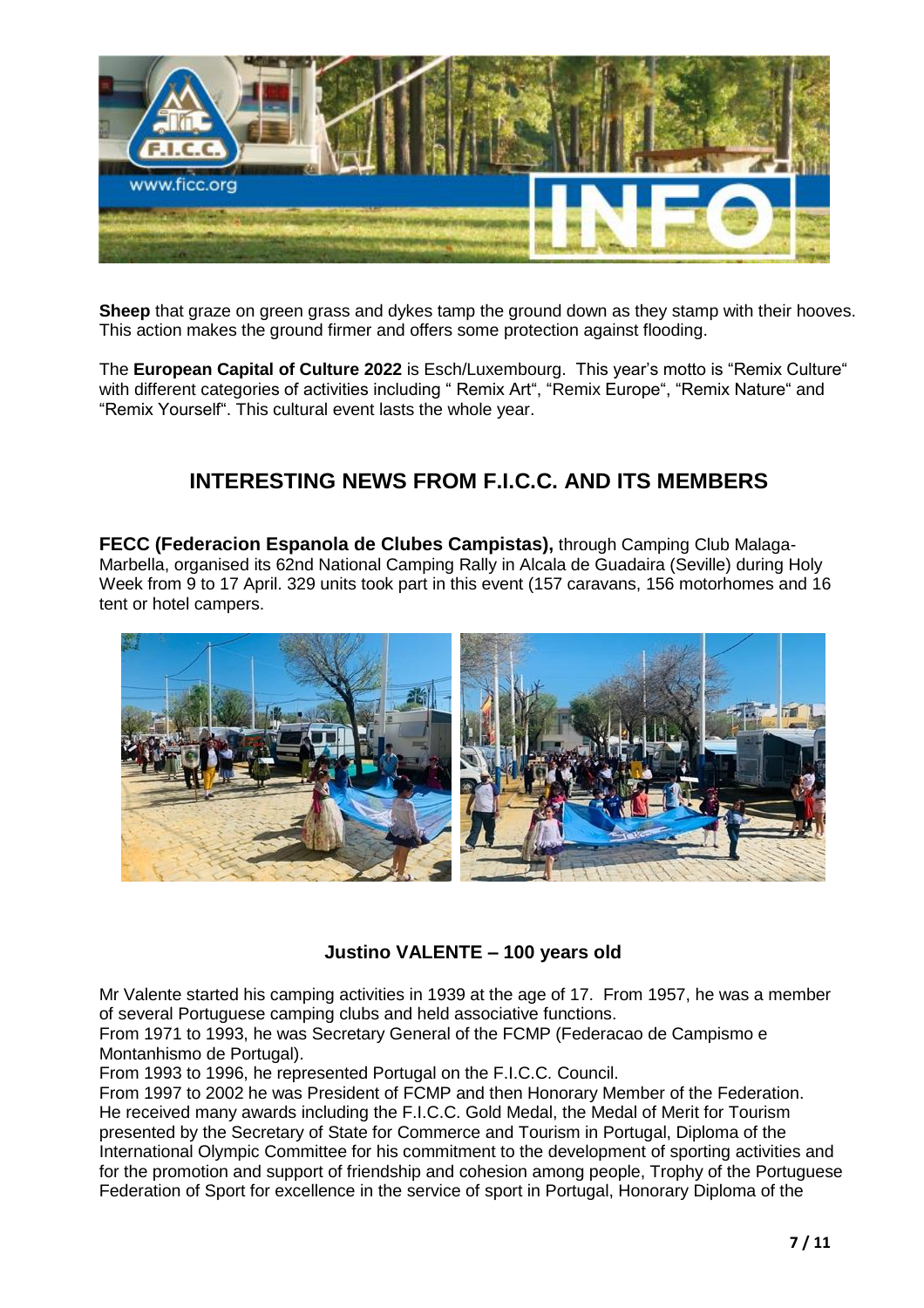

Fédération Internationale de Camping, Caravanning et Autocaravaning for his exceptional commitment to the worldwide development of camping.

He published a book" 50 years - 1945/1995 historical moments of the camping movement in Portugal".

The Portuguese Federation celebrated this birthday together with the important camping clubs by means of a trek between two campsites in Costa da Caparica, an official ceremony and a big birthday cake.

F.I.C.C. was also represented by its President Joao Alves Pereira, who presented Justino Valente with the F.I.C.C. 75th Anniversary Book and the Golden Pin for his very engaged work in theCouncil.



**Caravan Club of Sweden (S)** is organising the Nordisk Camping Festival in Falun from 6 to 10 July. Campers who are members of an F.I.C.C.-affiliated club or federation are welcome to take part.



**Further information: please contact the Caravan Club of Sweden e-Mail: kansli@carvanclub. and nect2022.caravanclub.se**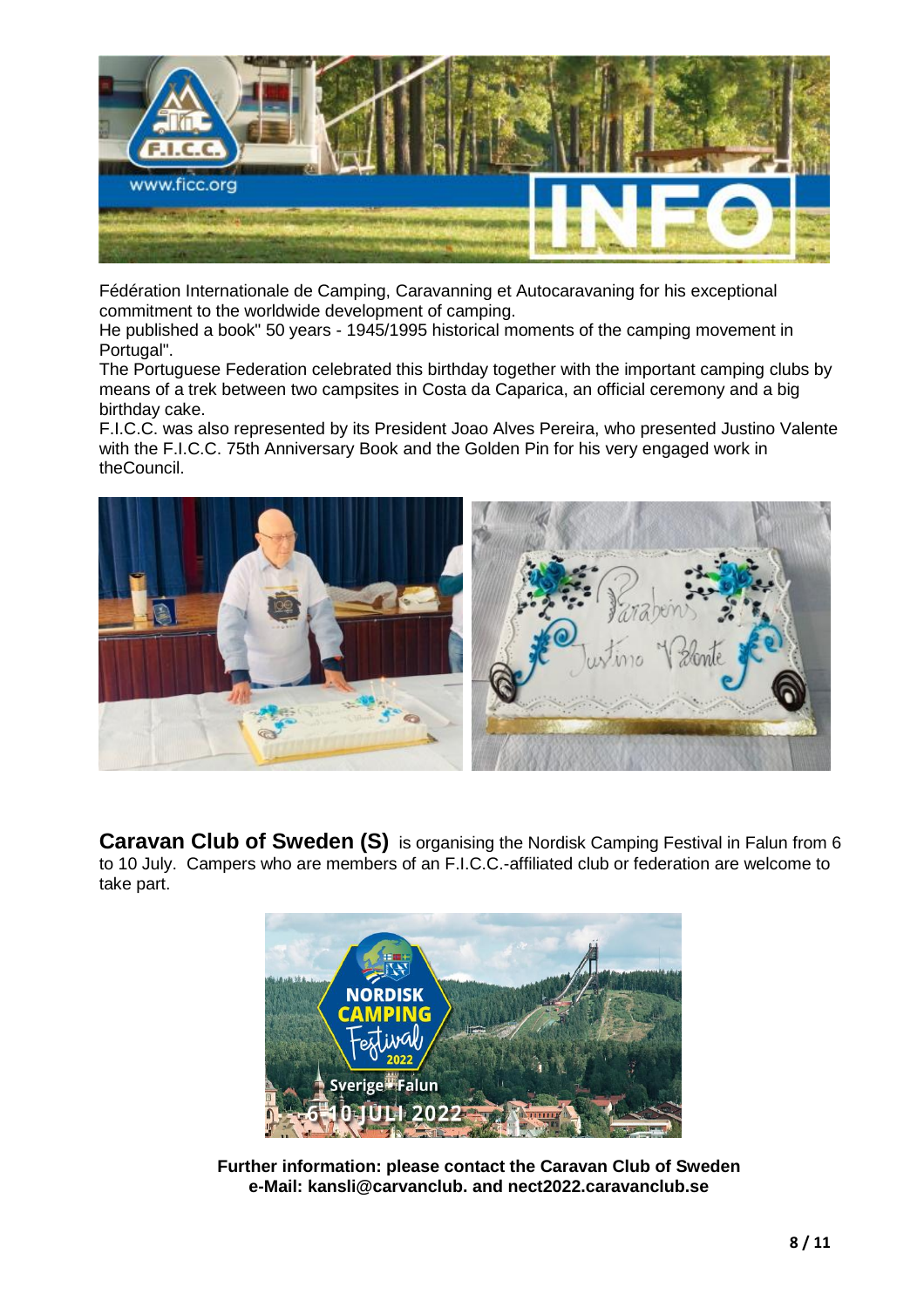

### **OUTLINE PROGRAMME**

**Wednesday 6 July 12h to 22h - Arrival**

**Thursday 7 July 11h Caramba training 16h NCT organised activity 19h Anita with the CC-boys**

**Friday 8 July 11h Caramba Dog sled rides for children 19h to 23h Talk by Pär Hedberg in the big tent**

**Saturday 9 July 16h Closing ceremony 19h to 23h Remix invites everyone to dancing in the big tent**

**Sunday 10 July 14h Departure**

**Udruga Kampista Hrvatske** (UKH/Croatia) are this year's organisers of the 22nd Adria Camping Rally from 18 to 25 June 2022 at the Autokamp Velijoze Savudrija/Croatia campsite. The programme and registration fees together with the booking form can be found on <https://camping-croatia.com/adriacampingrally2022/> and [ukh@camping-croatia.com](mailto:ukh@camping-croatia.com)

A very interesting and varied programme awaits you!

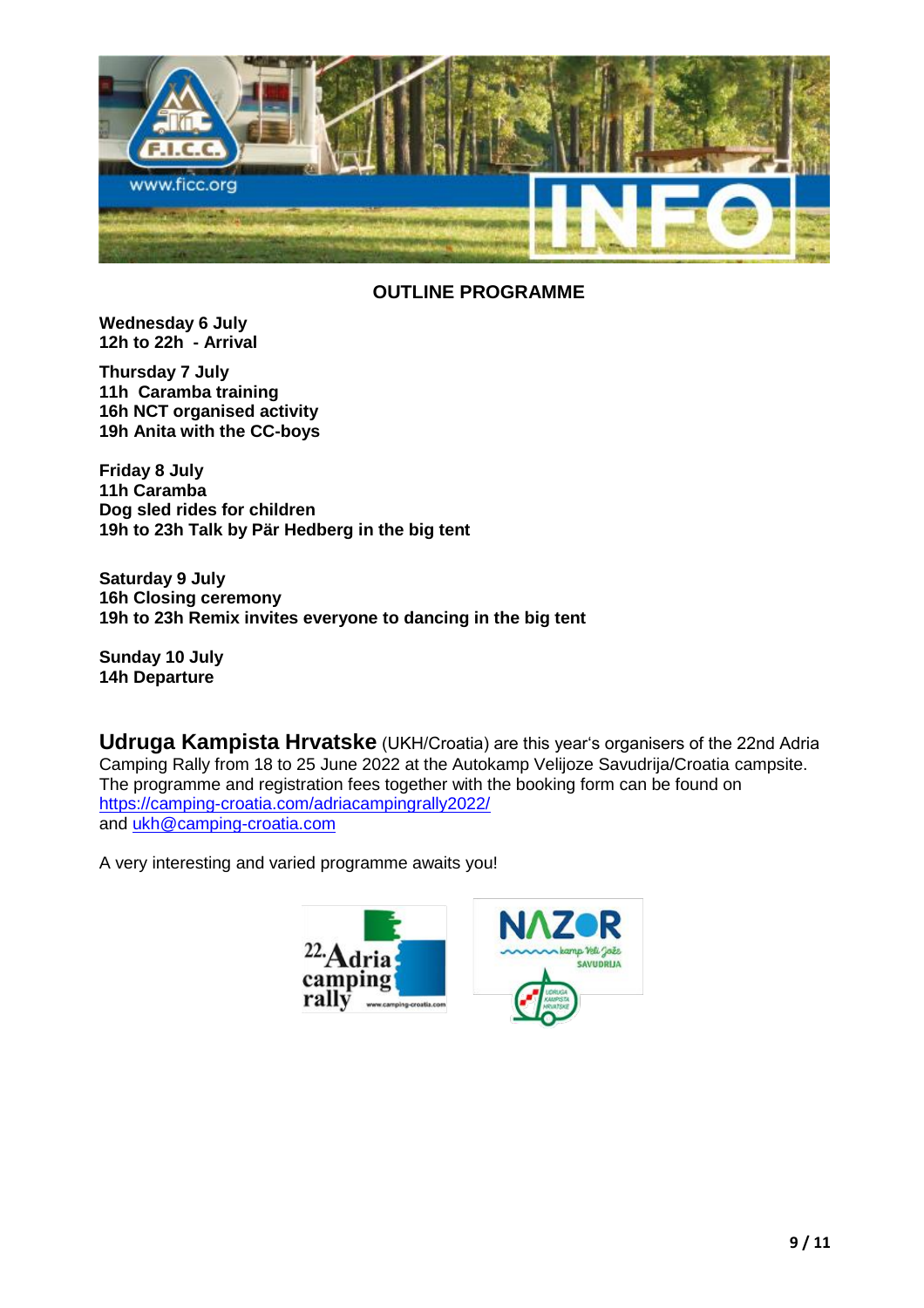

### **"CAMPING WITH FICC"**

is a YouTube channel, where you can communicate not only with F.I.C.C. members but with all campers across the world and share their camping tips, experiences and memories before setting off on a camping trip, and even while you are away. This enables everyone to get maximum pleasure from this type of outdoor tourism.

Travelling, discovering the wider world, waking up in a different place every morning...

Whether you travel alone or in a group, a trip in your caravan is always an adventure. But so that this adventure does not end in disaster, F.I.C.C. recommends checking out the video "Ten best practices before departure" that was made by the F.I.C.C. Motorcaravanning Commission.

**"Camping with FICC" is accessible via the following link: <https://www.youtube.com/channel/UClDBeAqa72QIJ96q-CPrp-Q>**

### **F.I.C.C. e-Book**

The **Camping Card International website** was totally updated in October last year with new functions and user-friendly instructions and descriptions of the advantages available to CCI users.

In order to gain access to the detailed information, the user/camper must register on the website www.campingcardinternational.com although all of the benefits associated with the CCI are apparent without registration.

Once users/campers have registered and shown that they have a valid CCI, they have access to the CCI e-book listing all of the discounts by country plus specific tourist information that will ensure that they enjoy their camping holiday to the full.

As a registered user, give your email/password and select the country of your choice in order to download the e-book as a pdf file (available in English only for the moment).

You will also find the CCI app in Apple Store and Google Play that is simpler to use on your mobile device.

F.I.C.C. and your CCI team wish you a wonderful, relaxing camping holiday!

#### **EXHIBITIONS 2022/2023**

**Austria:** Ferienmesse Wien, 7 to 9 May 2022, in Vienna **(cancelled)** Camper Van Summit Tirol, 29 September to 3 October, in St. Martin Caravan Salon Austria, 19 to 23 October 2022, in Wels **Belgium:** Salon des vacances postponed until March 2023, in Brussels **Czech Republic:** Caravaning, 3 to 6 November 2022, in Brno